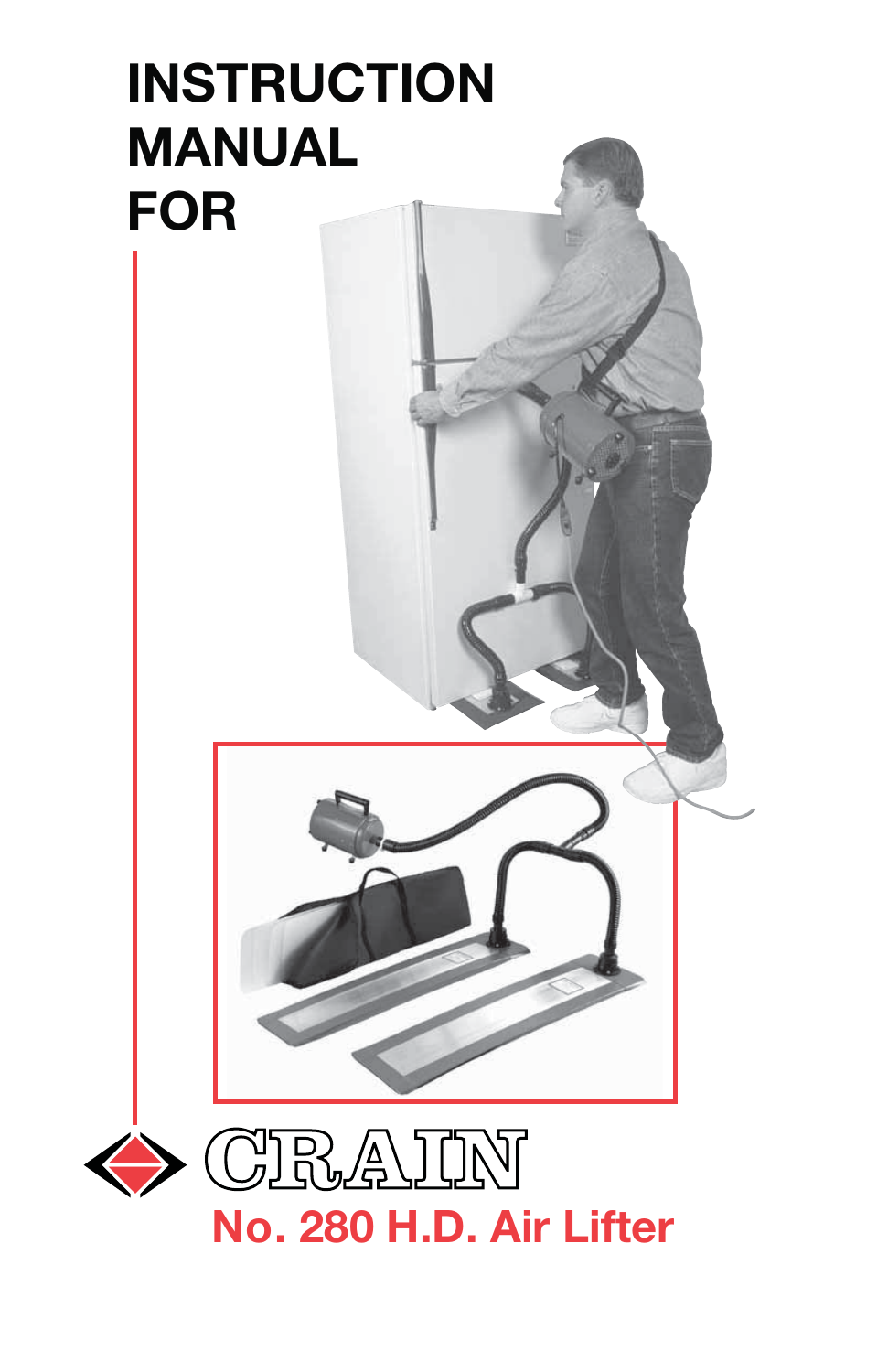# **SAFETY FIRST:**

- The Air Lifter is designed for moving furniture and appliances ONLY!
- **F** For use on flat, level floors ONLY! Do not use on inclines, stairs or ramps.
- Do not ride or stand on the lifter plates or any load being lifted by the plates.
- Keep all body parts out from underneath heavy loads at all times.
- **Avoid electric shock:** 
	- DO NOT USE in wet or damp environments.

The Air Lifter comes with a three prong grounded plug. Do not remove the ground pole from the plug. Use the Air Lifter with appropriate 3 prong power cords and receptacles.

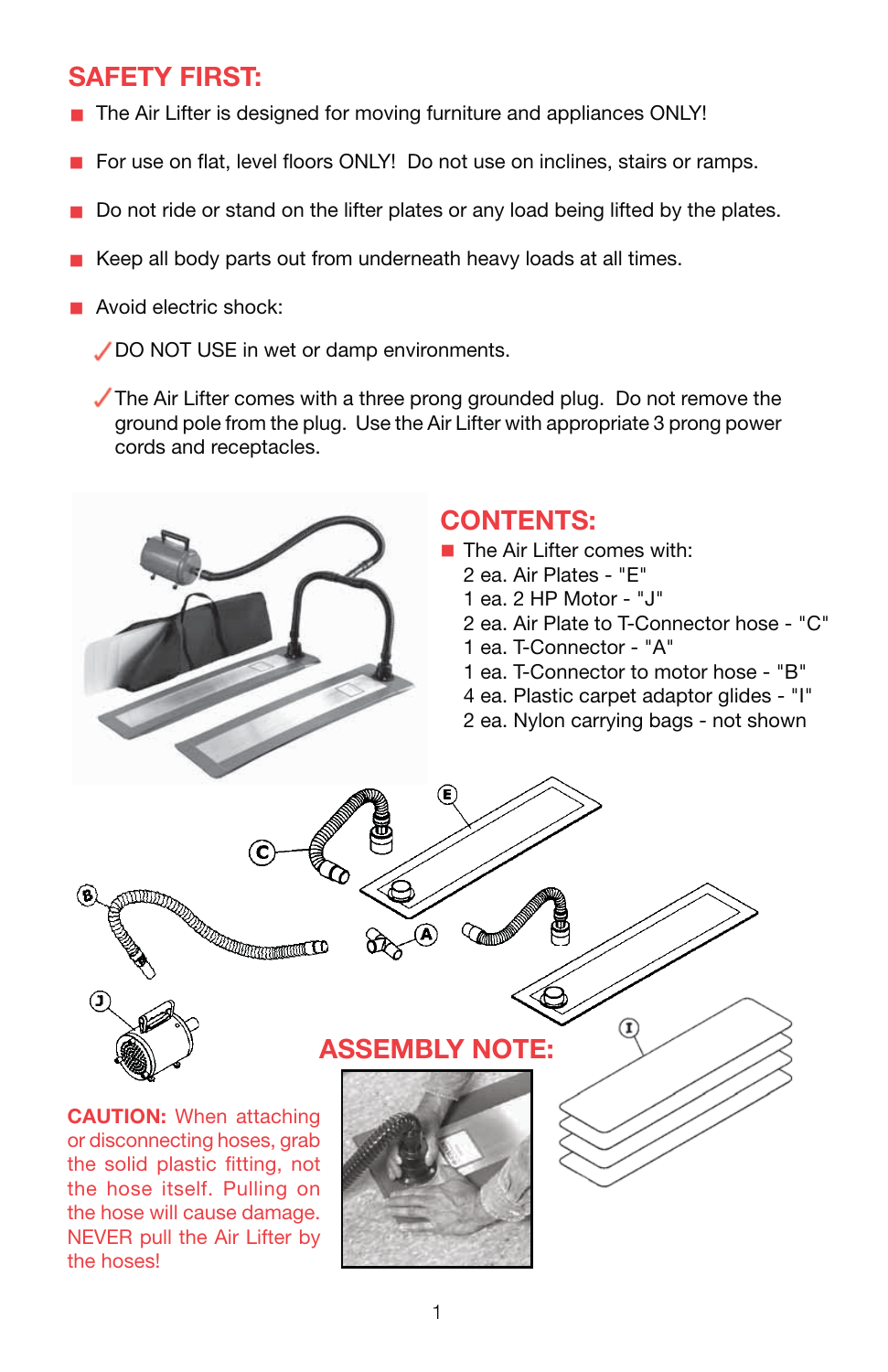# **OPERATING INSTRUCTIONS**

Before moving any appliance or furniture ALWAYS BEWARE OF THE FOLLOWING:

- Remove any items that may be on top of the load or inside of the appliance.
- All electrical, gas or water connections to the appliance must be shut off and removed from appliances. Check for hoses or wiring attached to the bottom of the appliance. These may not contact the air plates.

 $\blacksquare$  Check the object to be moved for any delicate attachments that may contact the air plates as a result of the lifting action. For appliances, check for delicate drip

pans, covers, grills or ornamentation. Remove these prior to lifting.

■ When starting the blower, the load will rise. It is CRITICAL to check for adequate clearance before starting the motor. Check that there is a mini- <sub>Open the</sub> mum of 3 inches clearance between **Air Release**  the top of the load and any cabinetry or other items above the load.

 If the clearance is less than 3", follow the POWER ADJUSTMENT PROCE-DURE listed on page 3.



# **POSITIONING THE AIR PLATES**

- $\blacksquare$  The gap between the floor and the bottom of the load must be a minimum of  $\frac{1}{2}$ ". If the gap is insufficient, see tilting procedure (next page).
- $\blacksquare$  Slide the air plates under the load, and check the gap between the top of each plate and the bottom of the load. If the gap is less than 1¾", the load may be lifted without any extra blocking to make up the gap. (See figure 2.)
- If the gap is greater than  $1\frac{3}{4}$ , you will need to place wood blocks on top of the plates for each corner of the load before sliding the plate under. (See figure 3.)





**Figure 2**





- When properly positioned, the air plates should be as far apart as possible, but no closer than 1" to any breakable parts of the appliance. For stability, the air plates should project out the backside of the load.
- If a plate gets stuck as you slide it under the load, try rearranging the plates in a "V" shape under the load, or entering them from the opposite side. (See below.)

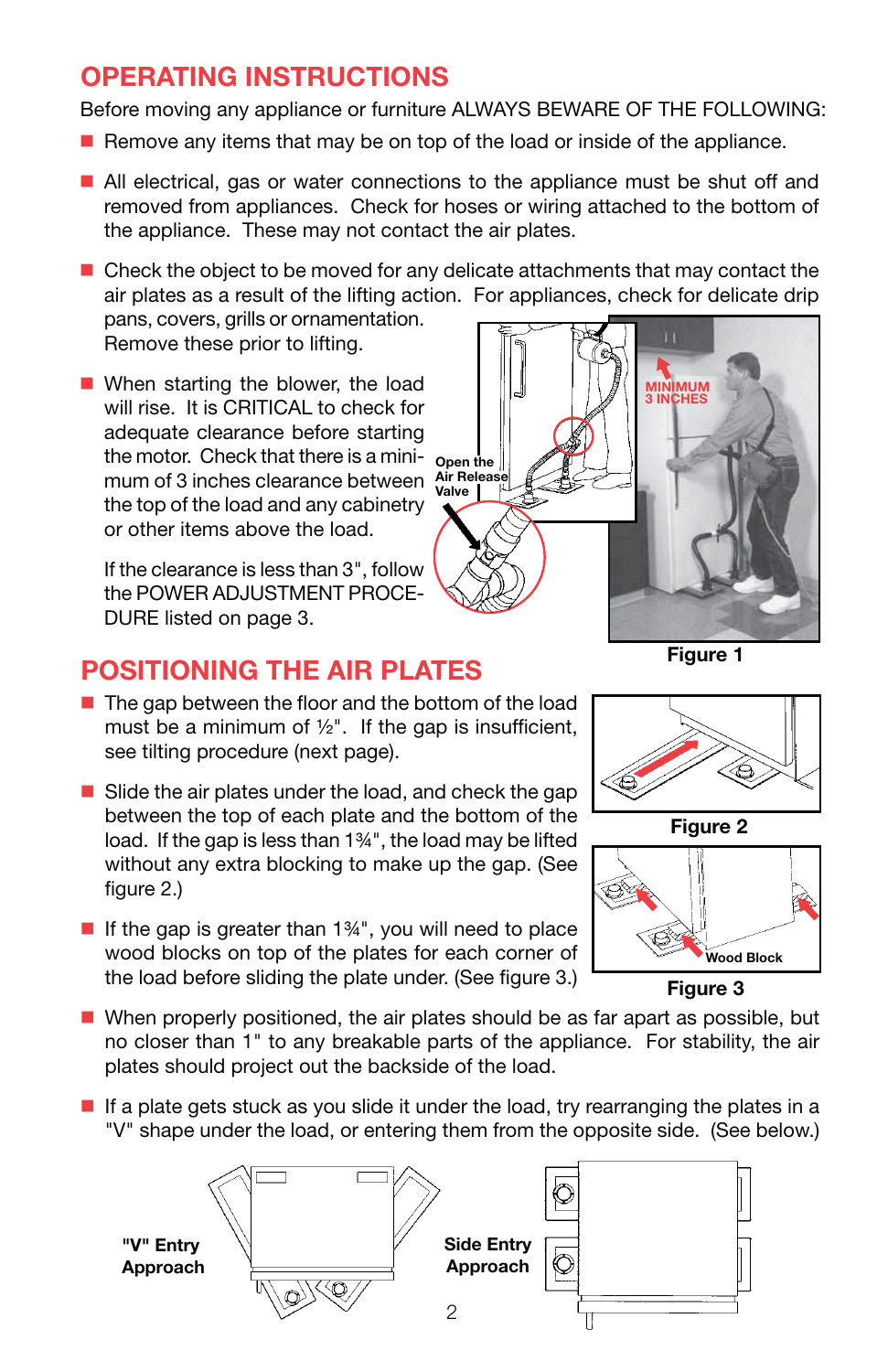## **TILTING PROCEDURE**

- $\blacksquare$  If the gap between the floor and the bottom of the load is less than ½", check whether the load can be safely tilted back ½". If so, tilt back and place a ½" shim under the front corners to create the ½" gap. (See figure 4.)
- After the load is moved, it is necessary to replace the shims under the corners, or else you will not be able to remove the air plates when the blower is turned off.

# **Shim**

**Figure 4**

#### **MOVING THE LOAD**

- Insert the hose fittings into the air plate inlets and assemble the other hoses to the motor. Make sure all hose fittings are snug.
- If the clearance between the top of the load and any cabinetry or other items above is less than 3", follow the POWER ADJUSTMENT PROCEDURE below. Otherwise, proceed to the next step.
- Strap the motor over your shoulder. Make sure the on/off switch on the motor is readily accessible.
- **Place one hand on the appli**ance and turn the blower on. The air plates will inflate quickly and forcefully. BE PREPARED!
- **Move the appliance slowly and** steadily to the desired position. DO NOT ROCK or push out of balance. Maintain the load in a level, controlled fashion AT ALL TIMES. (See figures 5 & 6.)



**Figure 5 Figure 6**



# **POWER ADJUSTMENT PROCEDURE**

- $\blacksquare$  This is best done with a helper. Keep an eye on available clearance at all times.
- Open the air release valve on the hose that runs from the motor to the T-Connector. This reduces the lifting action of the blower. (See figure 7.)

 Switch the blower on and off in rapid succession. The air plates will partially inflate, and the load

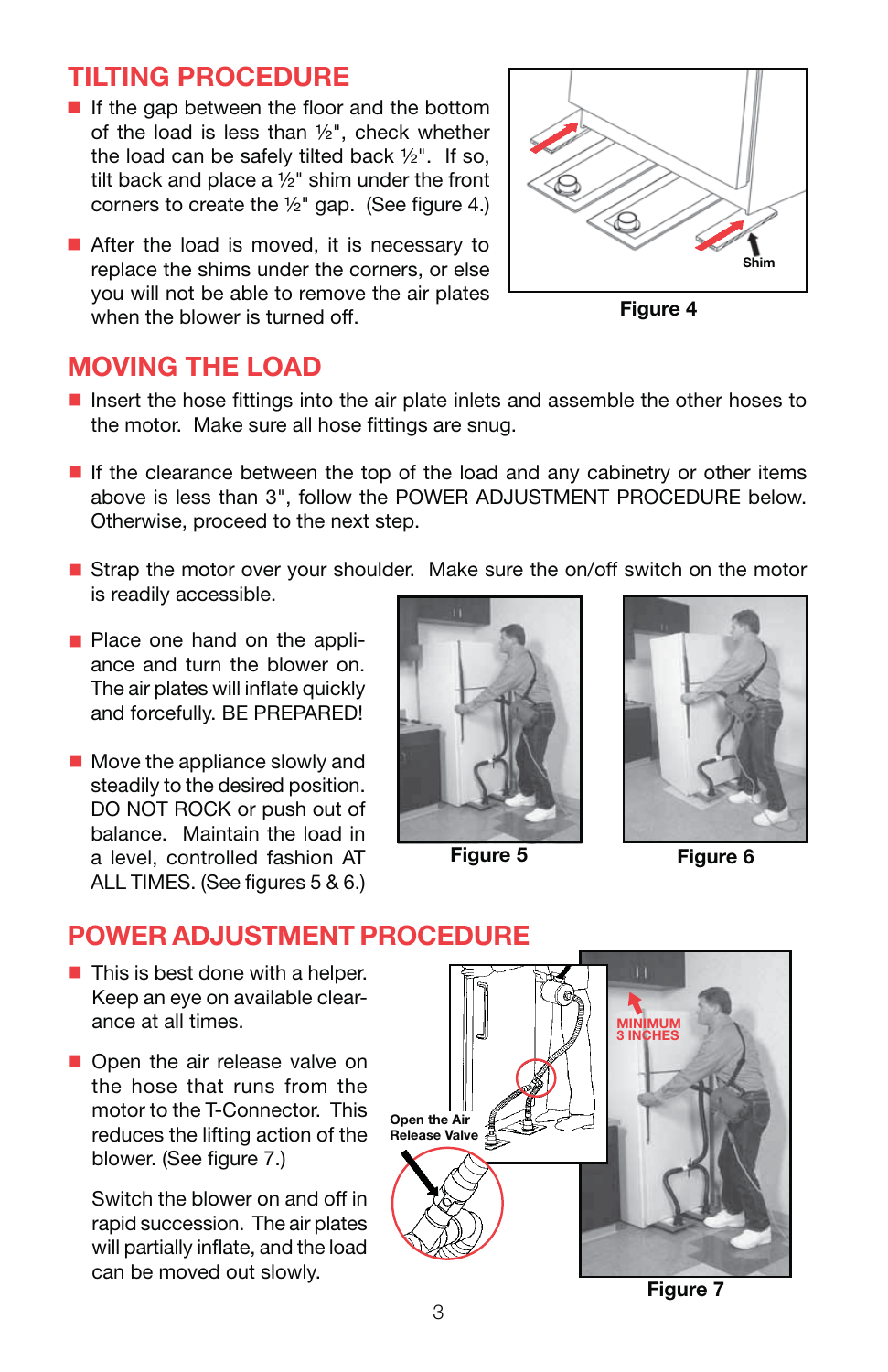### **SPECIAL SITUATIONS - LEVELLING THE LOAD**

If the floating appliance is lower in the rear than the front, stepping on the front of the inflated air plates near the hose connections will force more air to the rear. It may also be necessary to step on the plates in order to position the load as closely as possible to the back wall. (See figure 8.)



**Figure 8**

#### **MOVING APPLIANCES OVER CARPET**

- When moving a load over carpeted floor or any porous surface, use the plastic carpet adapters. The adapters should also be used when the floor is rough or dirty. This protects the air plates from damage.
- If you are STARTING on a floor that requires carpet adapters, slide an adapter underneath each air plate before positioning it underneath the load.



Next, take the two extra carpet adapters and tuck them 3-4 inches under the first pair, in the direction you want to move.

Turn on the blower and start moving the load. Once you have moved the load fully over the second pair of carpet adapters, stop and remove the first pair. This process may be repeated until you have reached the desired location. (See figure 9.)

#### **MOVING SUB-ZERO® APPLIANCES**

- Sub-Zero<sup>®</sup> Refrigerators and many other appliances may not have adequate frame supports built in to the base. In such cases, certain areas at the front and the rear edges of the cabinet itself may provide the sturdiest support for lifting.
- $\blacksquare$  Remove all drip pans, grills and base covers. Determine the best points for lifting. Note especially any delicate hoses or electrical wiring. Any such hoses or wiring must be kept out from under the lifting pressure of the plates.
- Once the best points for lifting have been determined, create a custom set of wooden blocks that will support the appliance as necessary. These are to be placed on top of the air plate, and then the air plate can be slid under the appliance. (See figure 10.)



**Figure 10**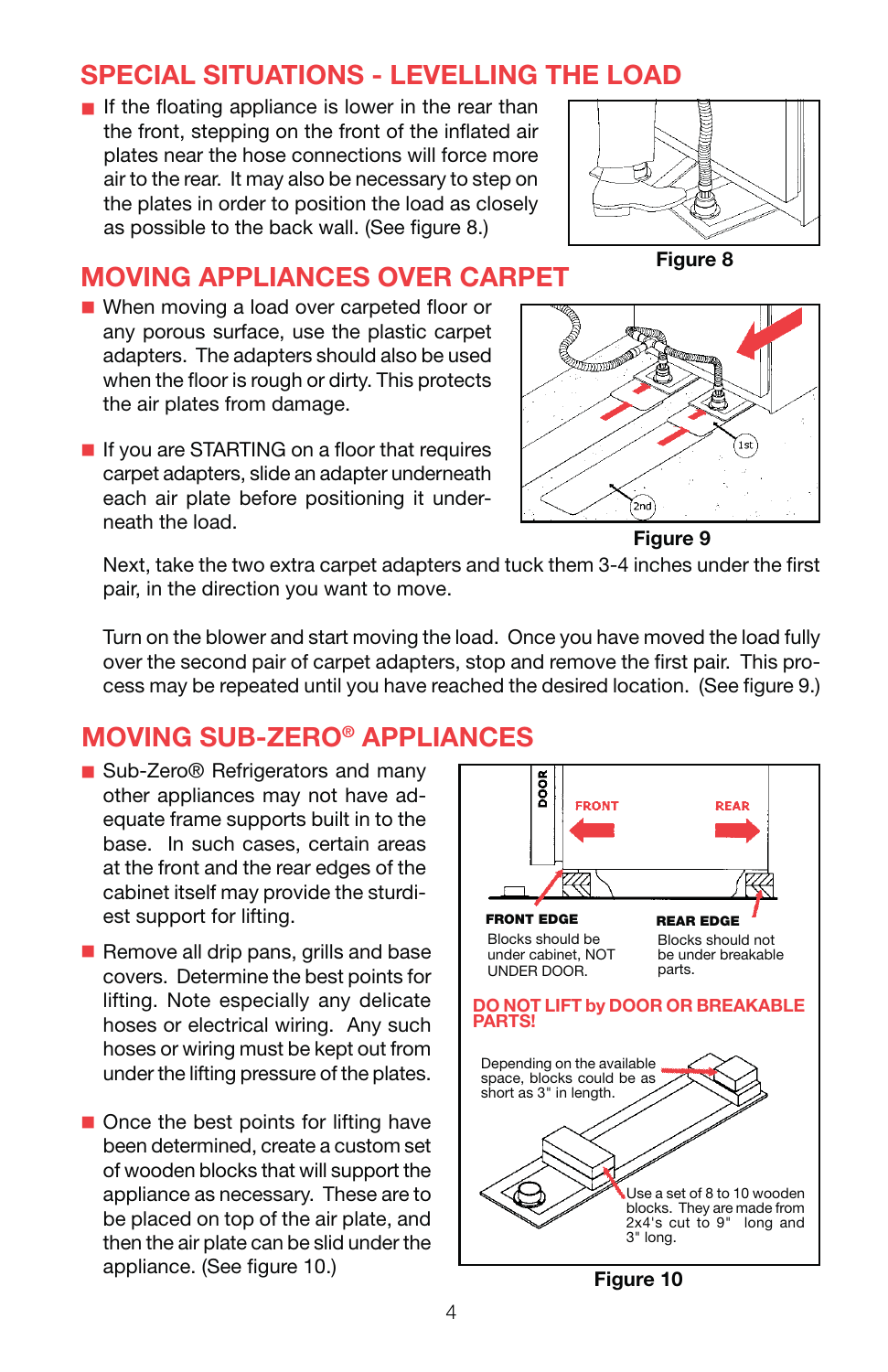■ In the case of a Sub-Zero<sup>®</sup> refrigerator, for the front edge of the cabinet, the best surface for lifting may be the flat area of the cabinet just behind the door. Be careful however to prevent the wooden blocks from contacting the door, or any other breakable parts, such as the base cover or drip pan supports, as this can cause major damage to the appliance. (See figure 11.)

■ At the rear edge, best surface for lifting may be at the back of the cabinet. Do



**Figure 11**

not situate any blocks underneath the back side cover or drip pan supports; or any exposed hoses or wiring. (See figure 11.)

At the rear edge, the available space may be limited. You may need to use a narrower block (no narrower than 3") on top of a wider base block (9"). (See figure 10.)

**DANGER:** All blocking supports used on top of the air plates must be level (at the same height relative to each other). Otherwise, as the load lifts, it will not be level, and the load may tip over.

**DANGER:** Sub-Zero® appliances are very heavy. Move appliances slowly and in a controlled manner at all times.

**DANGER:** Sub-Zero® appliances may be very top-heavy, and may fall over under certain circumstances. Move the appliance slowly, and do not move over ramps or stairs.

### **REPLACEMENT PARTS AVAILABLE**

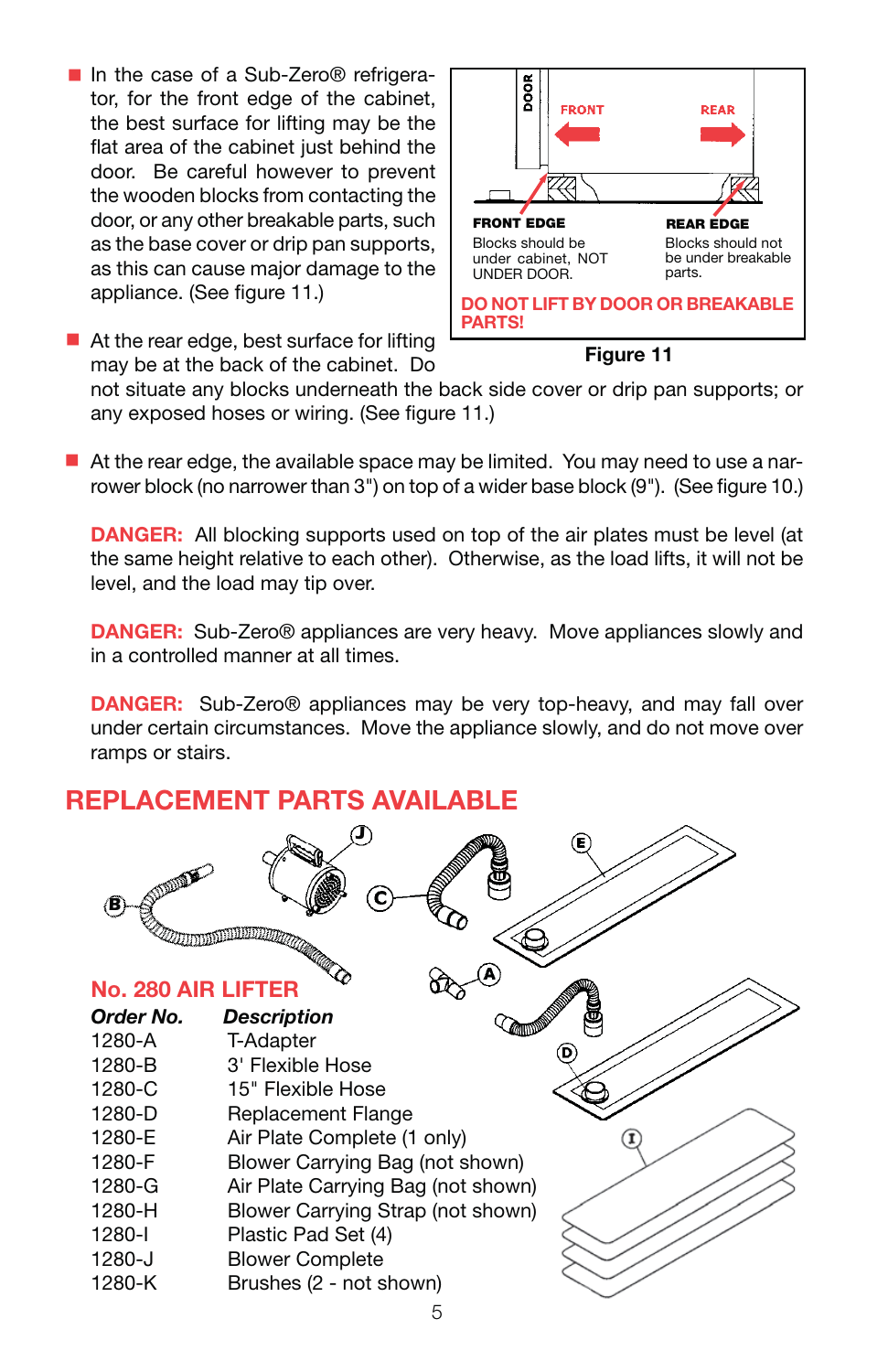

K.

m.

A.

an

ana.

 $\frac{1}{2}$ 

A.

A)